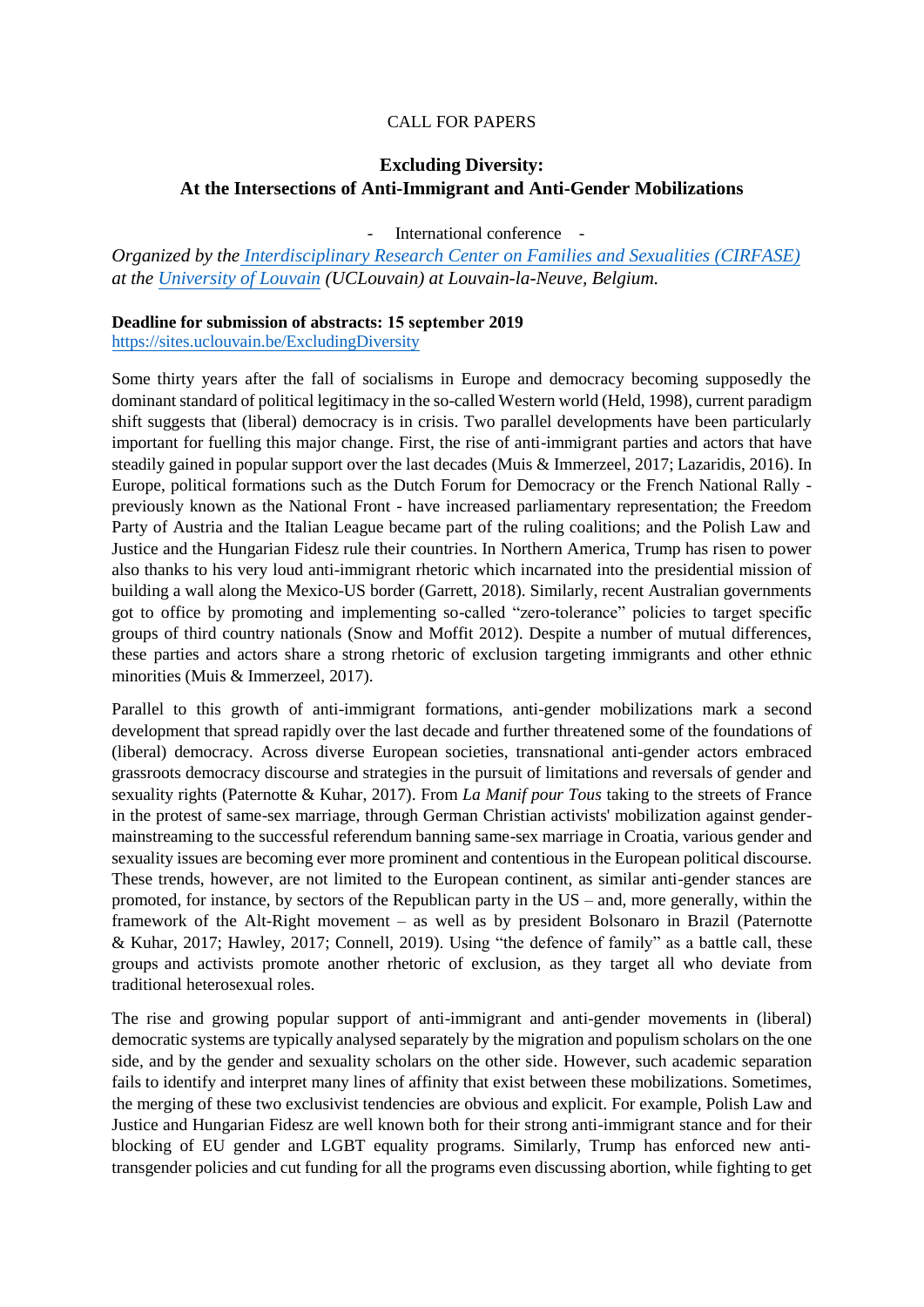his wall with Mexico erected. Similarly, other radical right actors in Europe have jumped on the bandwagon of anti-gender mobilizations, seeing "gender ideology" as an easy enemy image to unite them with other disaffected actors across a wider political spectrum (Kováts, 2017). In such movements, "proper" gender and sexuality positionality is often used as another defining factor of who really belongs to the "native" group that the radical right is "protecting". For example, Croatian right-wing actors were easily mobilized by the referendum banning same-sex marriage because in their interpretation the "real" Croats are Catholic and therefore strictly and traditionally heterosexual.

But these "proper" gender and sexuality positionings can be also mobilized differently in other contexts, depending on the salient self-images of the nation. For example, the Dutch radical right parties have used a performative support for the LGBT rights in the Netherlands to stoke up anti-immigrant and anti-Muslim feeling, by presenting these groups as cultural enemies to Dutch gender and sexual equality. Often representing a U-turn with respect to their previous positions concerning gender and sexuality, this perspective is shared increasingly by a number of other anti-migrant formations – with examples coming, for instance, from Belgium and most Scandinavian countries. By depicting specific groups of foreigners as carriers of a series of traditional and illiberal views on family, sexuality and the role of women in society, anti-migrant discourses and policies are justified to ensure the survival of Europe's gender equality and the protection and promotion of LGBTs' rights (Mudde and Rovira Kaltwasser 2015; Pels 2011; Gustavsson, 2015).

Interesting similarities abound, not only in rhetoric - e.g. discourse of exclusion, anti-elitist positioning - but also in strategies – e.g. the use of the media to achieve the over-representation in the public discourse and to create feelings of fear and anger. While plenty of convergences can thus be detected among these apparently different political parties and movements, their discourses and policies of multiple exclusion(s) seem to increasingly get popular support in most (liberal) democracies.

With this conference, therefore, our main goal is to establish a dialogue between scholars examining anti-immigrant political formations and those studying anti-gender mobilizations, and/or the public responses to them. We are interested in exploring more deeply the intersections and differences between these two exclusionary political trends in Europe and beyond, and we strive to make explicit the connections that may be underappreciated in these two different lines of research.

We welcome in particular (but we are not limited to) works that explore the following topics:

- The connections between the anti-immigrant discourse and gender/sexuality classifications.
- Political discourse and policies concerned with migration by anti-gender actors in various countries.
- Gender/sexuality discourse and policies by anti-immigrant parties in various countries.
- Perceptions and ideologies of families uniting otherwise different political actors, social movement groups and networks.
- Local, national and/or international communicative and political strategies of anti-immigrant and anti-gender political actors and formations in Europe and beyond.
- Public support for anti-immigrant and anti-gender parties, policies and public discourses.
- Public resistance/opposition to anti-immigrant and anti-gender parties, policies and public discourses.

Abstracts of paper proposals of up **to 350 words** should be submitted through the form available at: <https://sites.uclouvain.be/ExcludingDiversity> by **30 of June 2019**. Selected authors will be informed by the end of July, as the conference will take place in Louvain-la-Neuve in the second half of March 2020. The conference is organized by the Interdisciplinary Research Center on Families and Sexualities (CIRFASE) at the University of Louvain (UCLouvain), Louvain-la-Neuve, Belgium. If you have any questions, you can contact [giacomo.orsini@uclouvain.be](mailto:giacomo.orsini@uclouvain.be) and/or [tanja.vuckovic@uclouvain.be.](mailto:tanja.vuckovic@uclouvain.be)